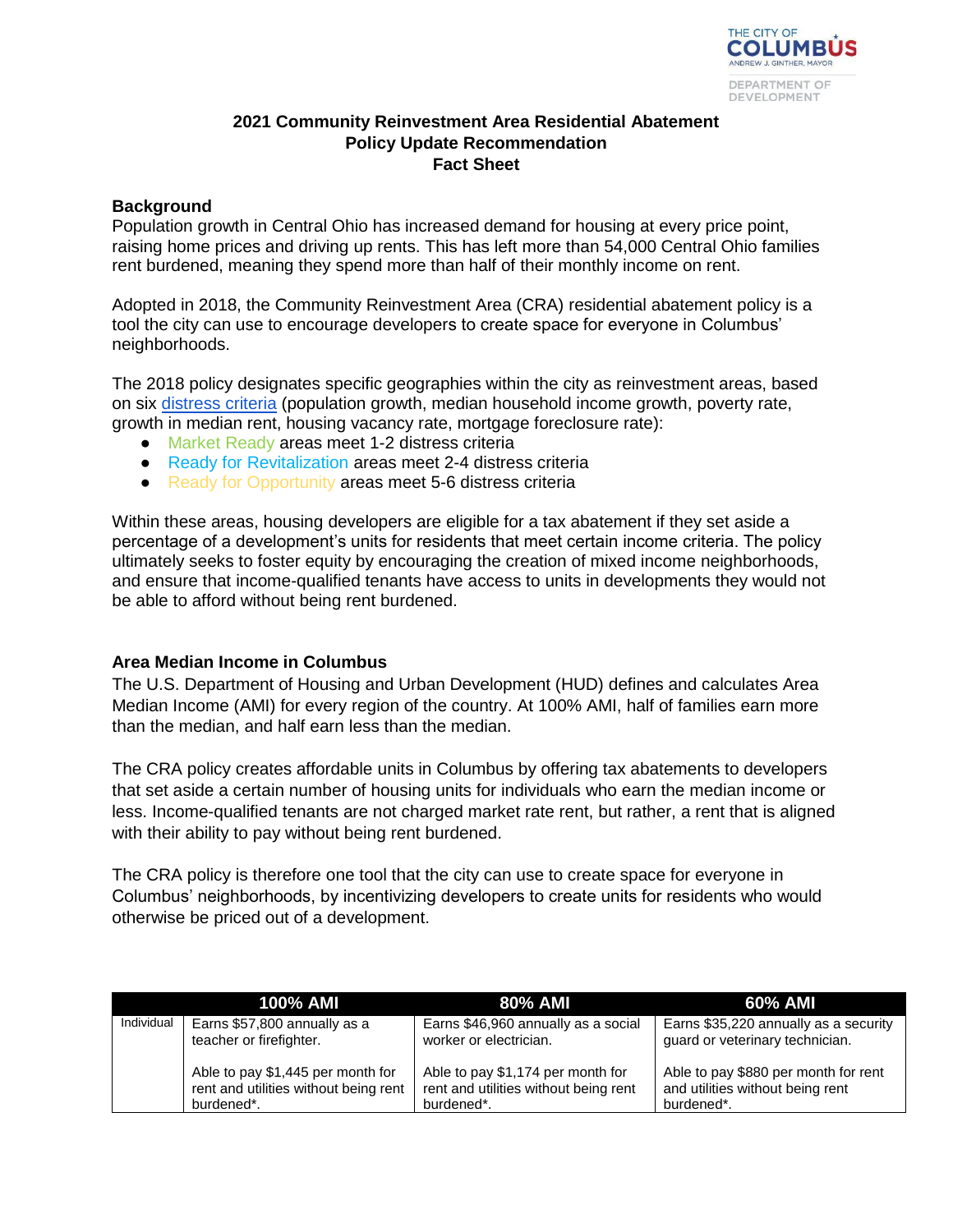

| Family<br>of four | A couple that together earns<br>\$83,812 working as a bartender<br>and a property manager, or a<br>single parent of three working as a<br>police patrol officer. | A couple that together earns<br>\$67,050 working as a childcare<br>worker and an administrative<br>assistant, or a single parent of three<br>working as a dietician. | A couple that together earns<br>\$50,287 working as a cashier and a<br>pharmacy aide, or a single parent of<br>three working as a librarian.  |
|-------------------|------------------------------------------------------------------------------------------------------------------------------------------------------------------|----------------------------------------------------------------------------------------------------------------------------------------------------------------------|-----------------------------------------------------------------------------------------------------------------------------------------------|
|                   | Able to pay \$2,095 per month for<br>rent and utilities without being rent<br>burdened*. This household may<br>also carry childcare expenses.                    | Able to pay \$1,676 per month for<br>rent and utilities without being rent<br>burdened*. This household may<br>also carry childcare expenses.                        | Able to pay \$1,257 per month for<br>rent and utilities without being rent<br>burdened*. This household may also<br>carry childcare expenses. |

Salary data source: Bureau of Labor Statistics, May 2020 Metropolitan and Nonmetropolitan Area Occupational Employment and Wage Estimates

*\*Not paying more than 30% of their income on housing.*

#### **2022 Policy Review**

The Department of Development has conducted a scheduled three-year review of the CRA policy, and has identified opportunities to ask developers to expand the affordability captured for the value of the abatement. Based on independent analysis of 2021 market conditions, the new policy asks developers to go deeper or wider in creating affordability, in order to earn an abatement.

The policy set in 2018 asked developers to set aside 10% of units for residents earning 80% AMI and 10% for residents earning 100% AMI in order to earn an abatement.

Under the proposed policy, developers could choose to go deeper in creating affordability by setting aside 10% of units for residents earning 60% AMI and 10% for residents earning 80% AMI, or, go wider in creating affordability by setting aside 30% of units for residents earning 80% AMI.

As required by the current policy, developers earning these incentives would be required to report to the city annually to ensure compliance with the policy. Developers that fail to stay in compliance with the policy for the full 15 years are subject to fines and the property may be placed back into taxable status.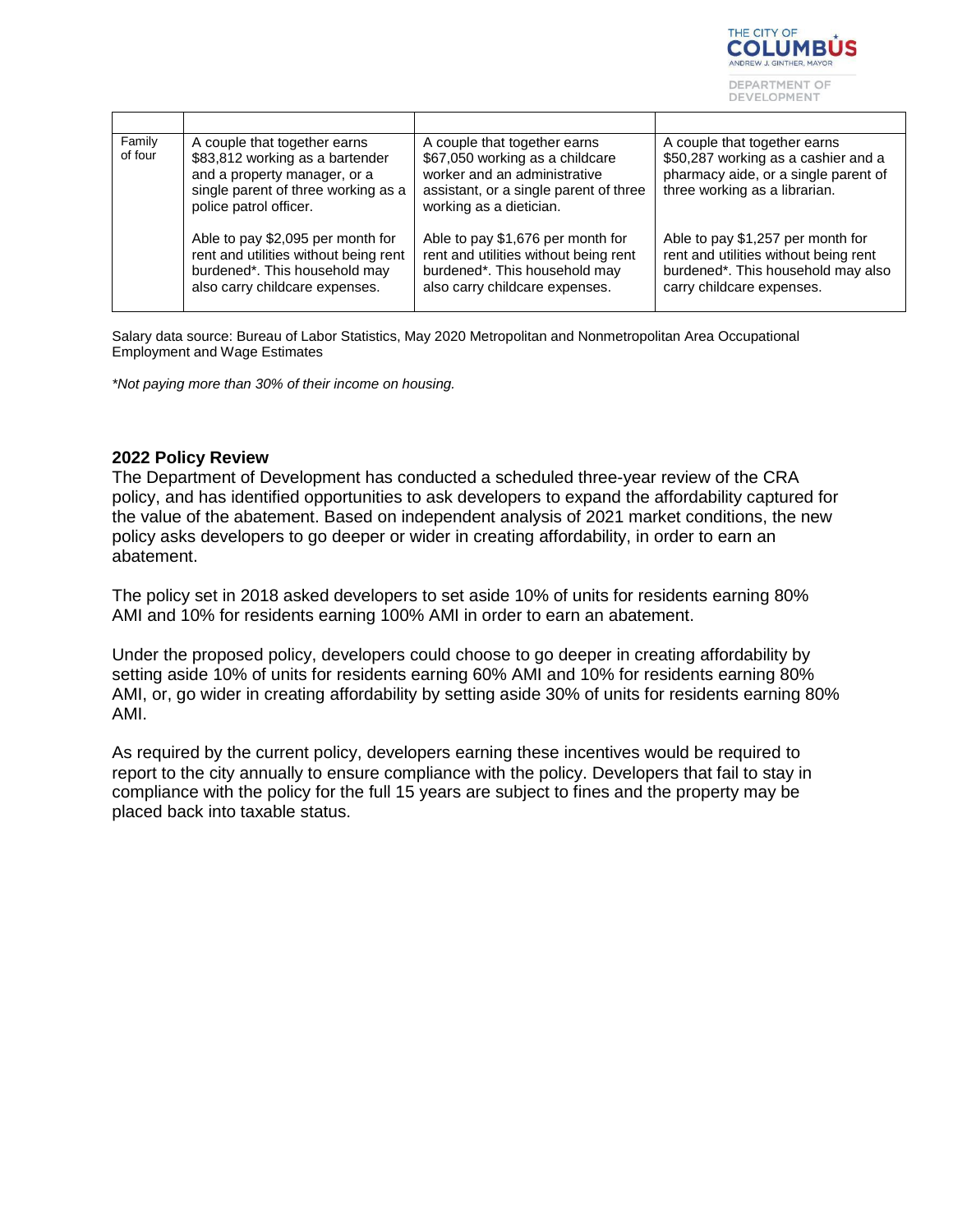

# **Summary of Proposed Policy Changes**

|                                                  | 2018 Current Policy                                                                                                                                                            | 2022 Policy Recommendation                                                                                                                           |  |  |
|--------------------------------------------------|--------------------------------------------------------------------------------------------------------------------------------------------------------------------------------|------------------------------------------------------------------------------------------------------------------------------------------------------|--|--|
|                                                  | <b>Market Ready Areas</b>                                                                                                                                                      |                                                                                                                                                      |  |  |
| Affordability Criteria                           | 100%, 15-year abatement for inclusion of<br>affordable housing units<br>• 10% of units set aside for 80% AMI<br>• 10% of units set aside for 100% AMI                          | 100%, 15-year abatement for inclusion of<br>affordable housing units<br>• 10% of units set aside for 60% AMI<br>• 10% of units set aside for 80% AMI |  |  |
|                                                  |                                                                                                                                                                                | <b>OR</b>                                                                                                                                            |  |  |
|                                                  |                                                                                                                                                                                | 100%, 15-year abatement for inclusion of<br>affordable housing units<br>• 30% of units set aside for 80% AMI                                         |  |  |
| Single Family New<br>Construction<br>Eligibility | 100%, 15-year abatement for designated<br>affordable housing new construction                                                                                                  | 100%, 15-year abatement for designated<br>affordable housing new construction (up to<br>120% AMI)                                                    |  |  |
|                                                  | Not eligible for abatement if market rate                                                                                                                                      | Not eligible for abatement if market rate                                                                                                            |  |  |
| Single Family<br>Rehabilitation<br>Eligibility   | 100%, 15 year abatement                                                                                                                                                        | 100%, 15 year abatement, if designated for<br>affordable housing (up to 120% AMI)                                                                    |  |  |
|                                                  |                                                                                                                                                                                | Not eligible for abatement if market rate                                                                                                            |  |  |
| Height<br>Requirement                            | Five-story height requirement for projects<br>with four or more units                                                                                                          | No five story height requirement                                                                                                                     |  |  |
| Fee-in-Lieu Option                               | Annual payments of 150% of the difference<br>between the lowest market rent and the<br>affordable rent per required affordable unit                                            | One-time payment of \$32,000 per required<br>affordable unit                                                                                         |  |  |
| Unit Distribution                                | No distribution requirement                                                                                                                                                    | Requires affordable units set aside match<br>the distribution of units in the building                                                               |  |  |
|                                                  | <b>Ready for Revitalization</b>                                                                                                                                                |                                                                                                                                                      |  |  |
| Affordability Criteria                           | 2-4 distress criteria<br>100%, 15-year abatement for inclusion of<br>affordable housing units<br>• 10% of units set aside for 80% AMI<br>• 10% of units set aside for 100% AMI | 100%, 15-year abatement for inclusion of<br>affordable housing units<br>• 10% of units set aside for 60% AMI<br>• 10% of units set aside for 80% AMI |  |  |
|                                                  |                                                                                                                                                                                | <b>OR</b>                                                                                                                                            |  |  |
|                                                  |                                                                                                                                                                                | 100%, 15-year abatement for inclusion of<br>affordable housing units<br>• 30% of units set aside for 80% AMI                                         |  |  |
|                                                  |                                                                                                                                                                                |                                                                                                                                                      |  |  |
| Single Family New<br>Construction<br>Eligibility | 100%, 15-year abatement                                                                                                                                                        | 100%, 15-year abatement for designated<br>affordable housing new construction (up to<br>120% AMI)                                                    |  |  |
|                                                  |                                                                                                                                                                                | Not eligible for abatement if market rate                                                                                                            |  |  |
| Single Family<br>Rehabilitation<br>Eligibility   | 100%, 15 year abatement                                                                                                                                                        | 100%, 15 year abatement for designated<br>affordable housing units (up to 120%AMI)                                                                   |  |  |
| Fee-in-Lieu Option                               | One-time payment of \$5,000 per required<br>affordable unit                                                                                                                    | Not eligible for abatement if market rate<br>One-time payment of \$16,000 per required<br>affordable unit                                            |  |  |
| Unit Distribution                                | No distribution requirement                                                                                                                                                    | Requires affordable units set aside match<br>the distribution of units in the building                                                               |  |  |
| <b>Ready for Opportunity</b>                     |                                                                                                                                                                                |                                                                                                                                                      |  |  |
| Affordability Criteria                           | 5-6 distress criteria<br>100%, 15-year abatement                                                                                                                               | 100%, 15-year abatement for inclusion of                                                                                                             |  |  |
|                                                  |                                                                                                                                                                                | affordable housing units                                                                                                                             |  |  |